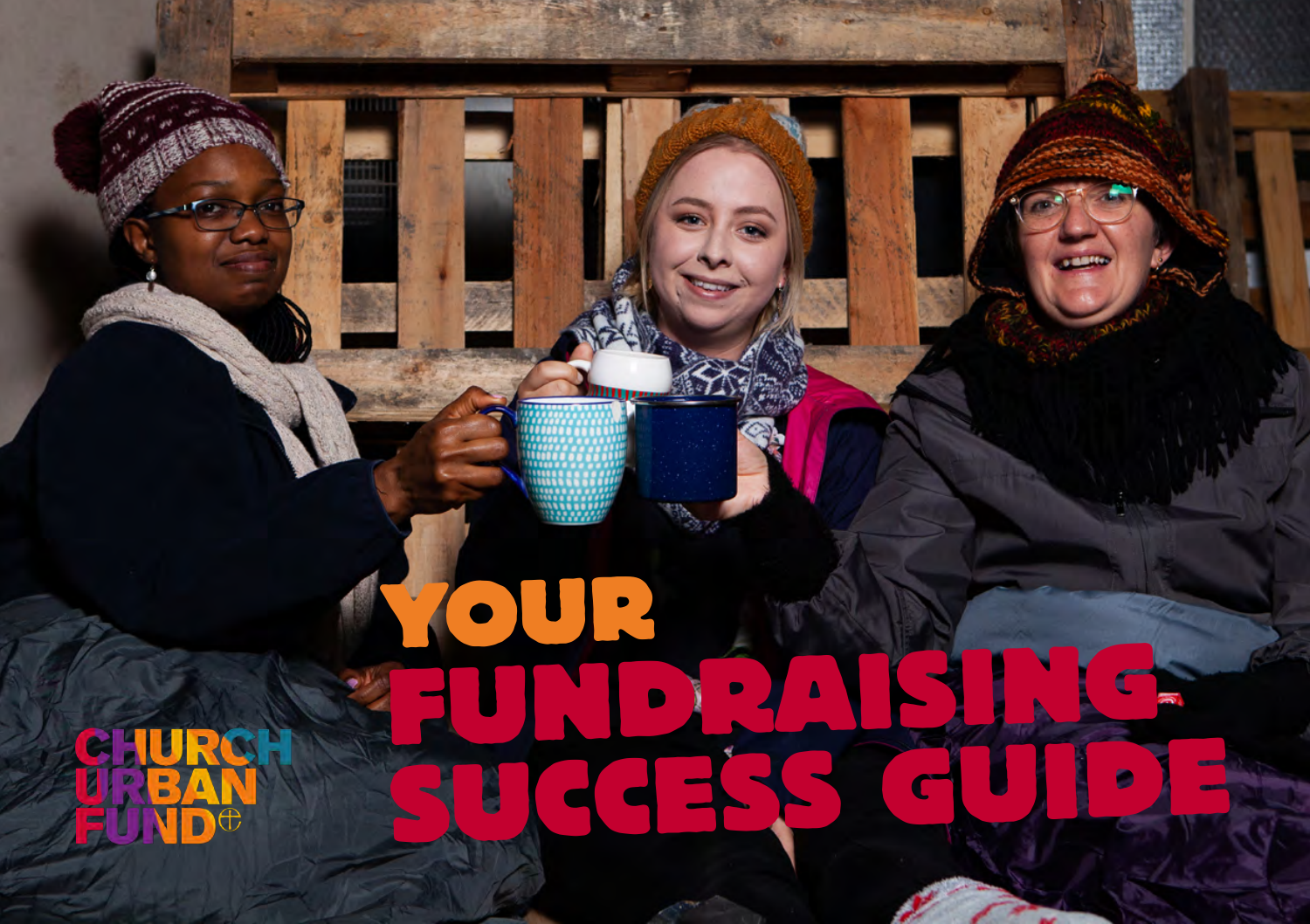# **THANK YOU FOR FUNDRAISING WITH US!**

This last year has taught us how important it is to work together and help our local community. Every one of us has faced challenges due to the pandemic – none more so than families and communities who were already struggling due to inequality and financial stress.

I have been proud to witness the up-surge in community spirit and local engagement across England. In fact, 32% of adults in the UK volunteers their time or participated in an event\*. That's thousands of amazing people like you, who took action to help people in need.

## **CALL TO ACTION** Whether you want to run

a personal best or give up chocolate for a month, we are here to help make sure your fundraising is Covidsafe so you can help make a real difference.

\* **32%** of adults in the UK volunteered their time or participated in an event during 2019/20

I'm so grateful that you have chosen to support the Church Urban Fund with your time and fundraising. Your chosen challenge may not be easy, but we know that our efforts will be worth it. Together, we can help local people, churches and communities recover and build a strong future.

Rachel Whittington

**Rachel Whittington, Executive Director** 

### [\\*www.gov.uk/government/statistics/taking-part-201920-volunteering](https://www.gov.uk/government/statistics/taking-part-201920-volunteering)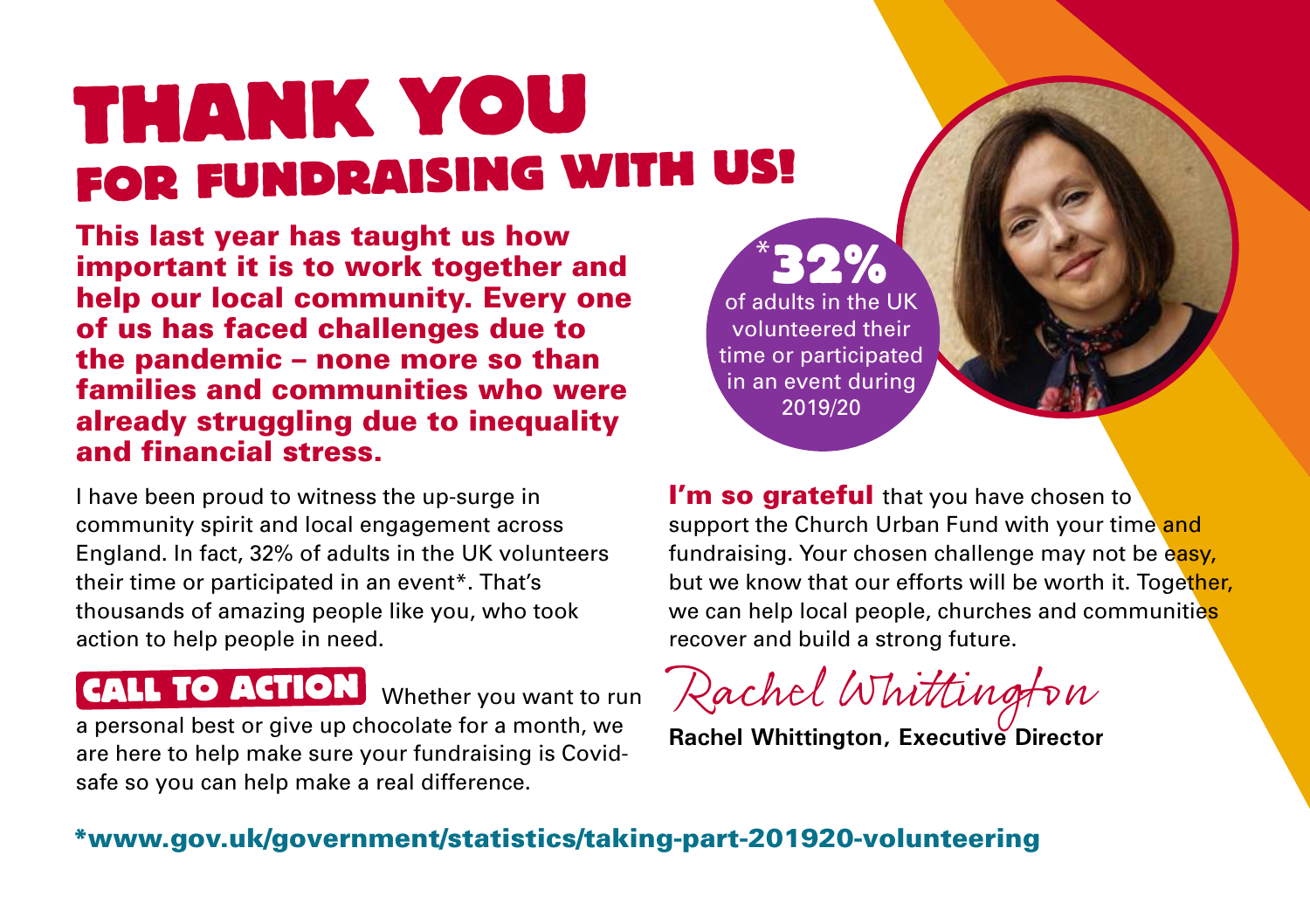# **CONTENTS**

This guide contains all the information you need to make your fundraising a success!

- **Fundraising ideas**
- **Next steps**
- **The impact of your fundraising**
- **Safety tips for you and your sponsors**
- **Sending us the funds from your event**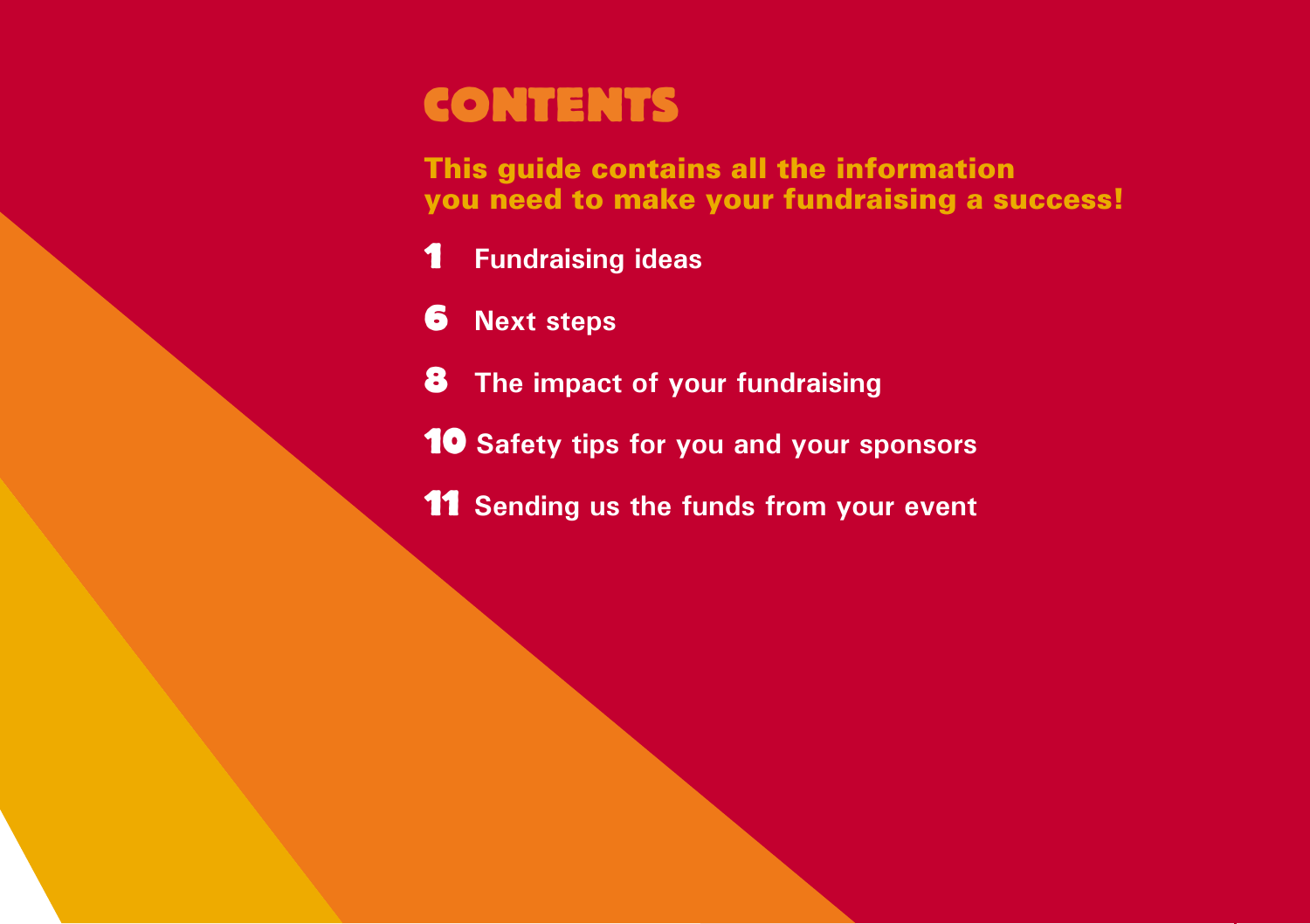# **FUNDRAISING IDEAS**

There are lots of things you can do to raise money for us – your event can be as small or as large as you want. It all depends on what you can manage. Here are some ideas to inspire you, whatever the occasion!

### **HOME**

● Spring clean! Sell your unwanted items and clothes.

Donate your change – you can empty your purse/wallet at the end of the day and watch it build up.

Host a movie night and charge a donation per entry. You can even bolster your funds with a meal or drinks service!



### **ONLINE**

- Host a virtual 'pub' quiz or a cook-a-long.
- Wine and cheese tasting make sure you know what you're talking about though! You can have the ticket entry cost include the wine and cheese delivered to their house before the event.
- Sell mystery boxes and have different level of prizes for different amounts of money (pocket money to larger donations).



- Online lessons via zoom eg a craft (soap, candles, tie-dye, jewellery, cooking, baking, cake decorating etc) or sports.
- Big night in party someone plays the DJ and people pay to enter, dance in their living rooms and have a drink and chat.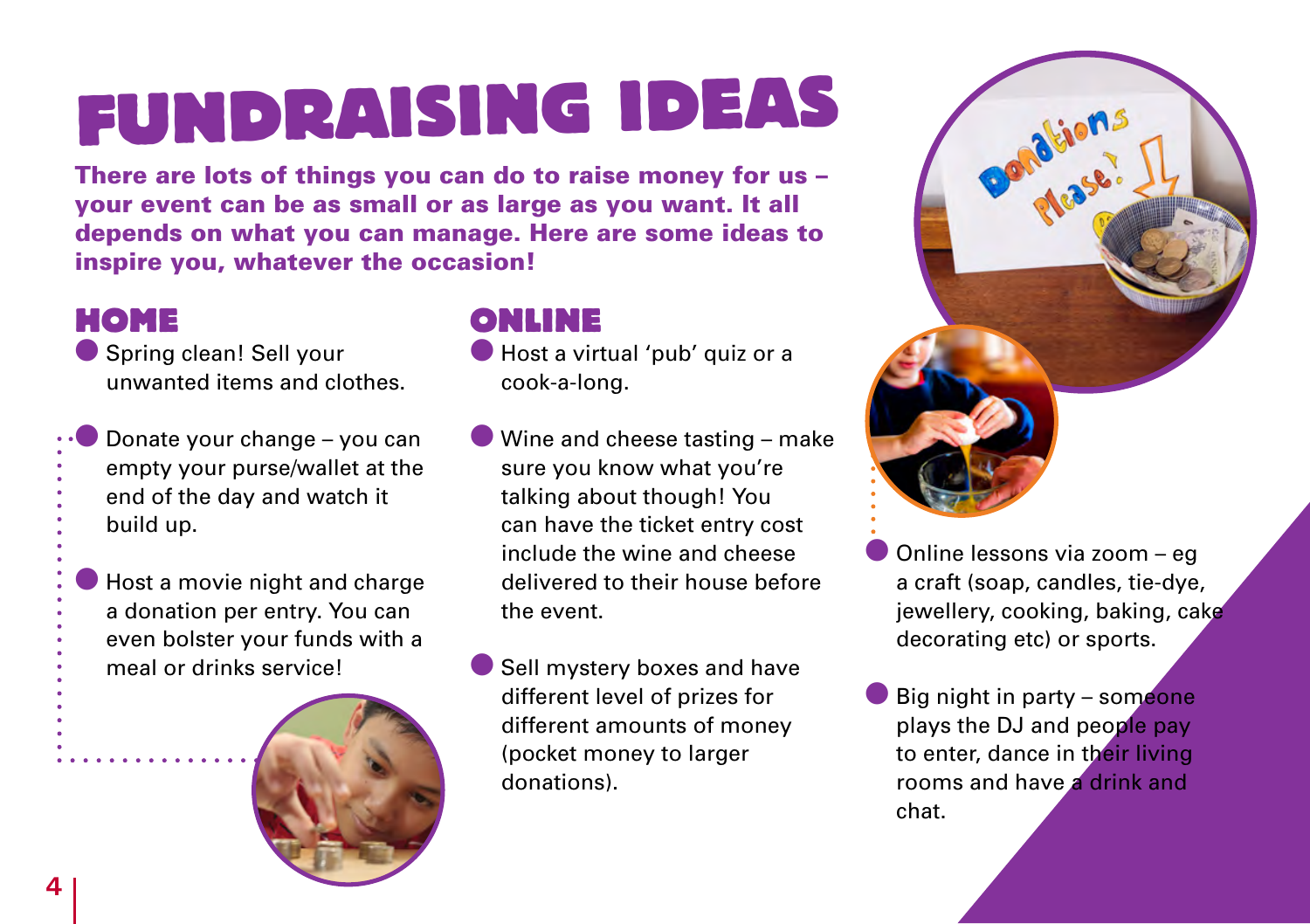### **OUTDOORS**

Run, walk or cycle – remember you can do this virtually if you need to follow restrictions – just make sure you log your progress so people can see you have completed it!

● Sponsored dog walk

Offer to mow the lawns of your neighbours – fundraise and be helpful at the same time.

Scavenger hunt/easter egg hunt

## **CHURCH**

● Hold a raffle

- Sell homemade crafts
- $\bullet$  Perform put on a show or ask your choir to perform

Have a cake sale – who doesn't like cake!

### **WORK**

- Have a fancy dress day. Who can come up with the best costume. Will you have a theme?
- Host an ugly jumper day at school or work – and give a prize for the worst jumper!
- Place a jar of sweets on your desk and ask people to guess how many are inside. Winner gets a prize!



**GIVE IN CELEBRATION GOT A SPECIAL EVENT COMING UP? YOU CAN HELP SUPPORT THE CHURCH URBAN FUND WHEN YOU CELEBRATE A BIRTHDAY, ANNIVERSARY OR WEDDING. SIMPLY ASK FOR DONATIONS INSTEAD OF PRESENTS.**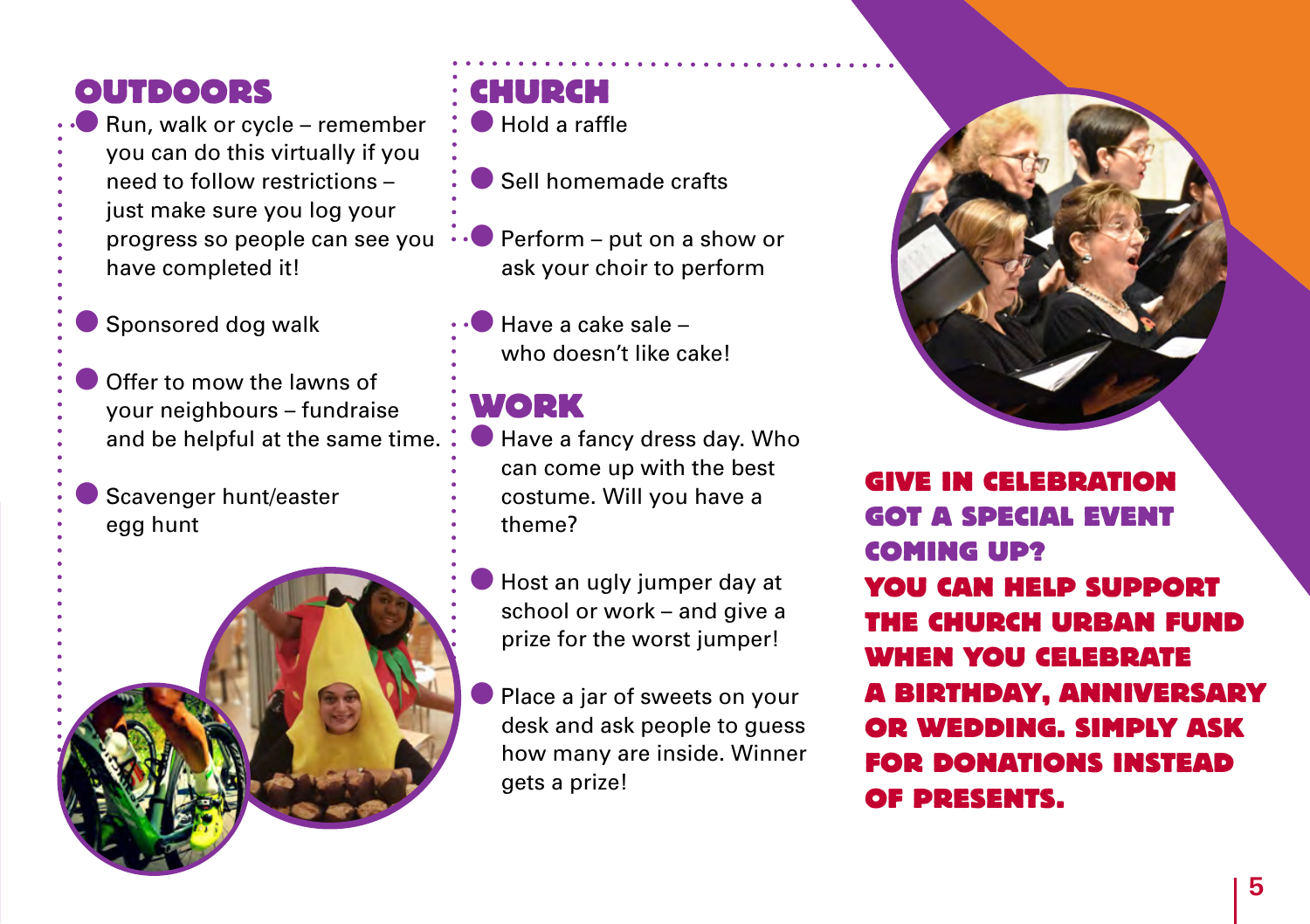# **NEXT STEPS**

Now that you have a great idea, you need to plan your event or challenge carefully. Don't forget to let us know that you are fundraising – we love to hear stories from our supporters. You can email [hello@cuf.org.uk a](mailto:hello@cuf.org.uk)nd let us know what you're up to.

# **SET SOME GOALS**

Once you know how you're going to raise money, it's important to think about how much you want to raise. Remember to make sure it's at least double what the event or challenge with cost – otherwise it may not be worthwhile. Will you need to spend money on venue hire, refreshments, posters? Set a budget for yourself and make sure you stick to it.

Make sure your fundraising goal is achievable for you and decide if you want to do it by yourself or as a group. How many people do you think will attend or sponsor you? Don't be afraid to make it a challenge – it's no fun if it's too easy!

#### **PLAN THE DETAILS 2**

Pick a date for your event – make sure you give yourself enough time to raise money and train if you have to. Will it be a one day event? Will it be over a time frame?

Get the supplies you'll need for your event – do you need ingredients, raffle tickets, prizes?

Will you need helpers? Make sure you give them plenty of advance warning. You can hold regular meetings to make sure everyone knows what they're doing and when.



**WILL YOU NEED HELPERS? MAKE SURE YOU GIVE THEM PLENTY OF ADVANCE WARNING.**

**1**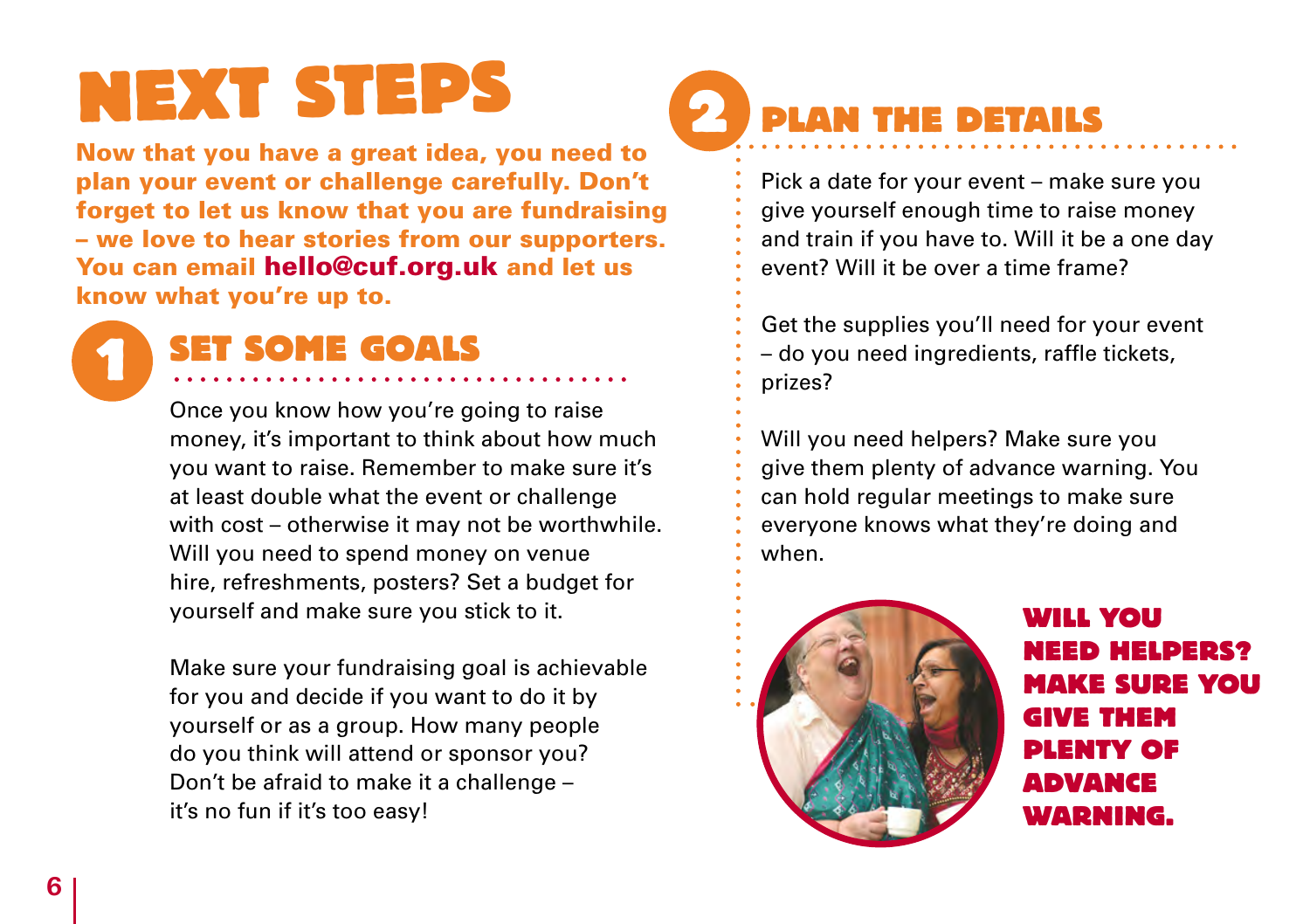### **3 CREATE YOUR FUNDRAISING PAGE**

Whilst Covid remains a health threat, we recommend that you raise funds online to ensure physical distancing. Just Giving is usually the easiest to use – get in touch with us if you want help setting up your page or use the guide in our resources page. Make sure you select Church Urban Fund as the charity you are raising funds for!



## **GET ORGANISED**

Get your friends involved in this if you are doing it as a team.

Decide if you are going to host your event live on your social media pages and learn how to do it if you don't already know!

# **SPREAD THE WOR START FUNDRAISING!**

**5**

You can't get sponsored if people don't know you're doing it! Make posters and put them up around your community if you can. Can you get local businesses to support you? Is your event large enough to get your local paper to support you?

### **SHARE THE LINK TO YOUR FUNDRAISING PAGE ON SOCIAL MEDIA.**

**DRUM UP INTEREST IN WHAT YOU'RE DOING – TELL PEOPLE WHY YOU'RE DOING IT AND WHAT DREW YOU TO SUPPORT US.** 

**MAKE SURE YOUR FRIENDS AND FAMILY SHARE YOUR UPDATES AND FUNDRAISING PAGE AS WELL!**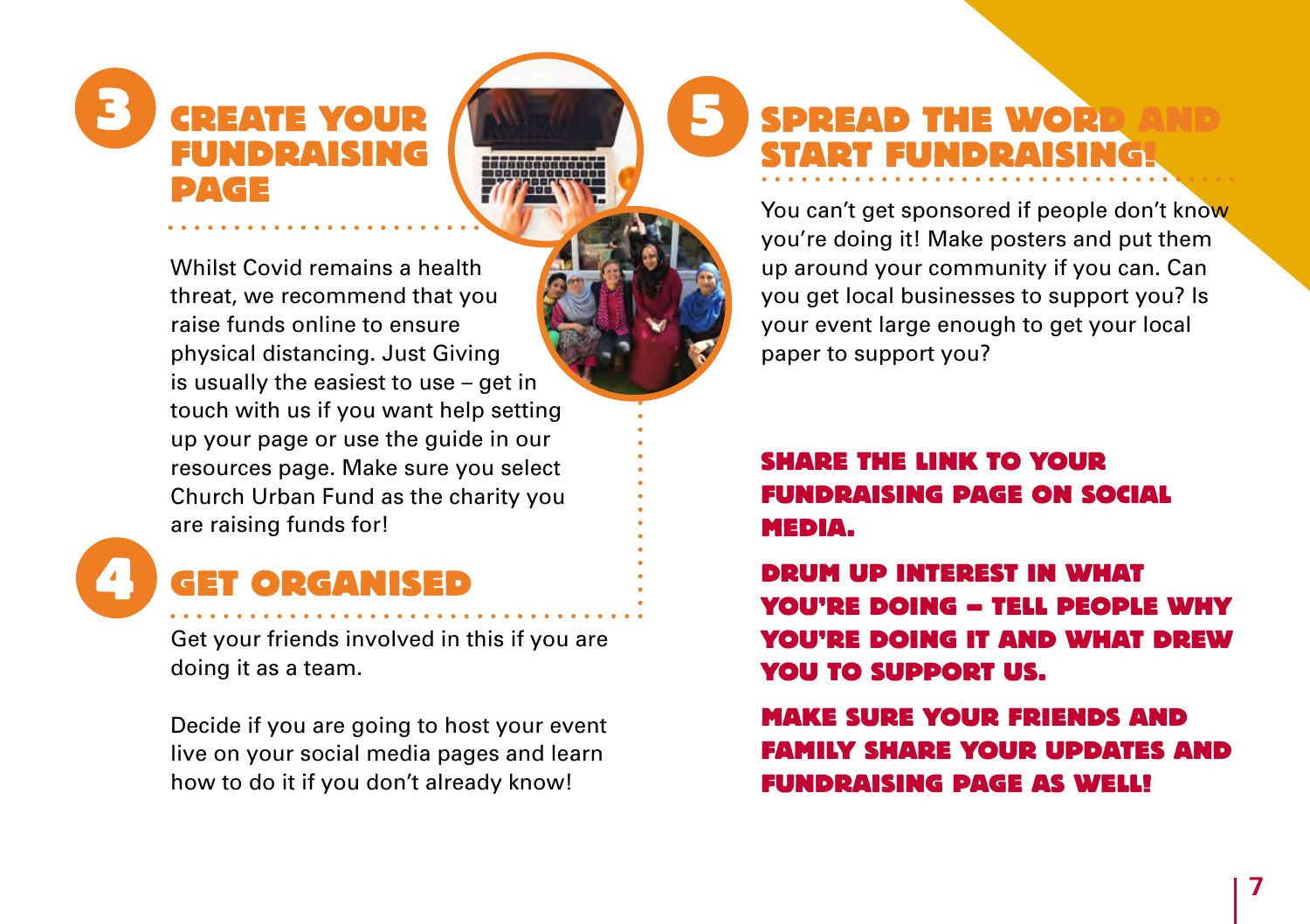# **THE IMPACT OF YOUR FUNDRAISING**

### We believe in the power of community to change lives.

At the heart of our work is the belief that each individual has gifts and skills, and each community – no matter how disadvantaged it may feel – has valuable assets. So, when we respond to issues in local communities, we work in a way which taps into these assets and which empowers local people to take the lead in determining what is best for them.

### **YOUR SUPPORT THROUGH FUNDRAISING MAKES YOU A SPECIAL AND IMPORTANT PART OF OUR COMMUNITY.**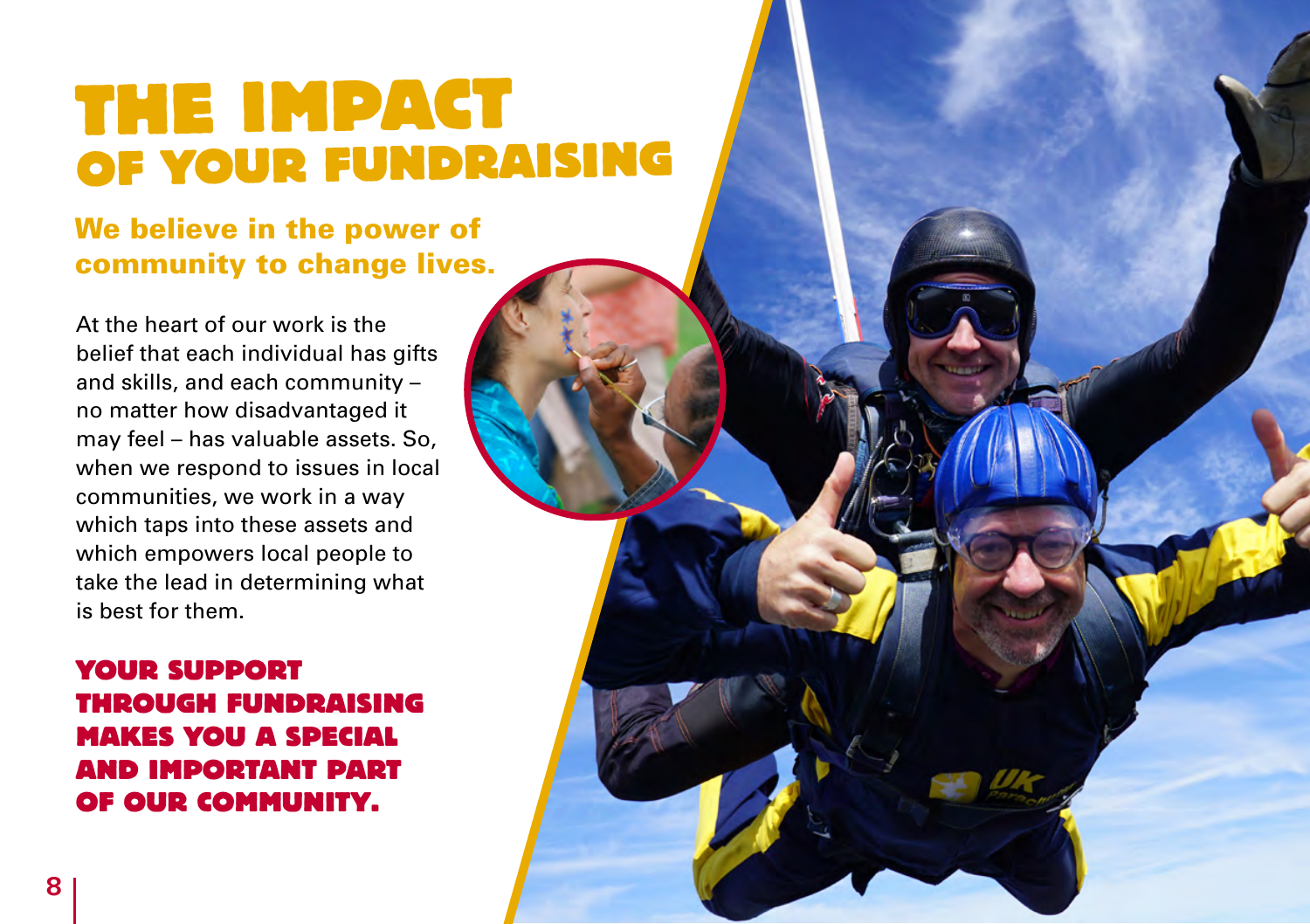"Before this experience I thought my problems were my own and that I couldn't ask other people for help. Now I am much more confident that there are good people who are prepared to help others in need."

Donna, a member of the community who was supported out of homelessness by the Together Network.

**WORKING TOWARDS FINANCIAL FAIRNESS WITH THE JUST FINANCE FOUNDATION**

We launched the provisions Covid Cash Course to help people navigate the financial challenges of the Covid-19 pandemic. We have now trained over

**1,000** community leaders who have reached over

**30,000** 

vulnerable families with vital financial information

**BUILDING RELATIONSHIPS THROUGH THE TOGETHER NETWORK**

In 2020, the Together Network distributed **230,000** parcels into the heart of communities, including school holiday food

**BRINGING DIVERSE PEOPLE TOGETHER WITH NEAR NEIGHBOURS**

In 2020, more than **1,500**  volunteers stepped forward and gave **50,000** hours of their time

to help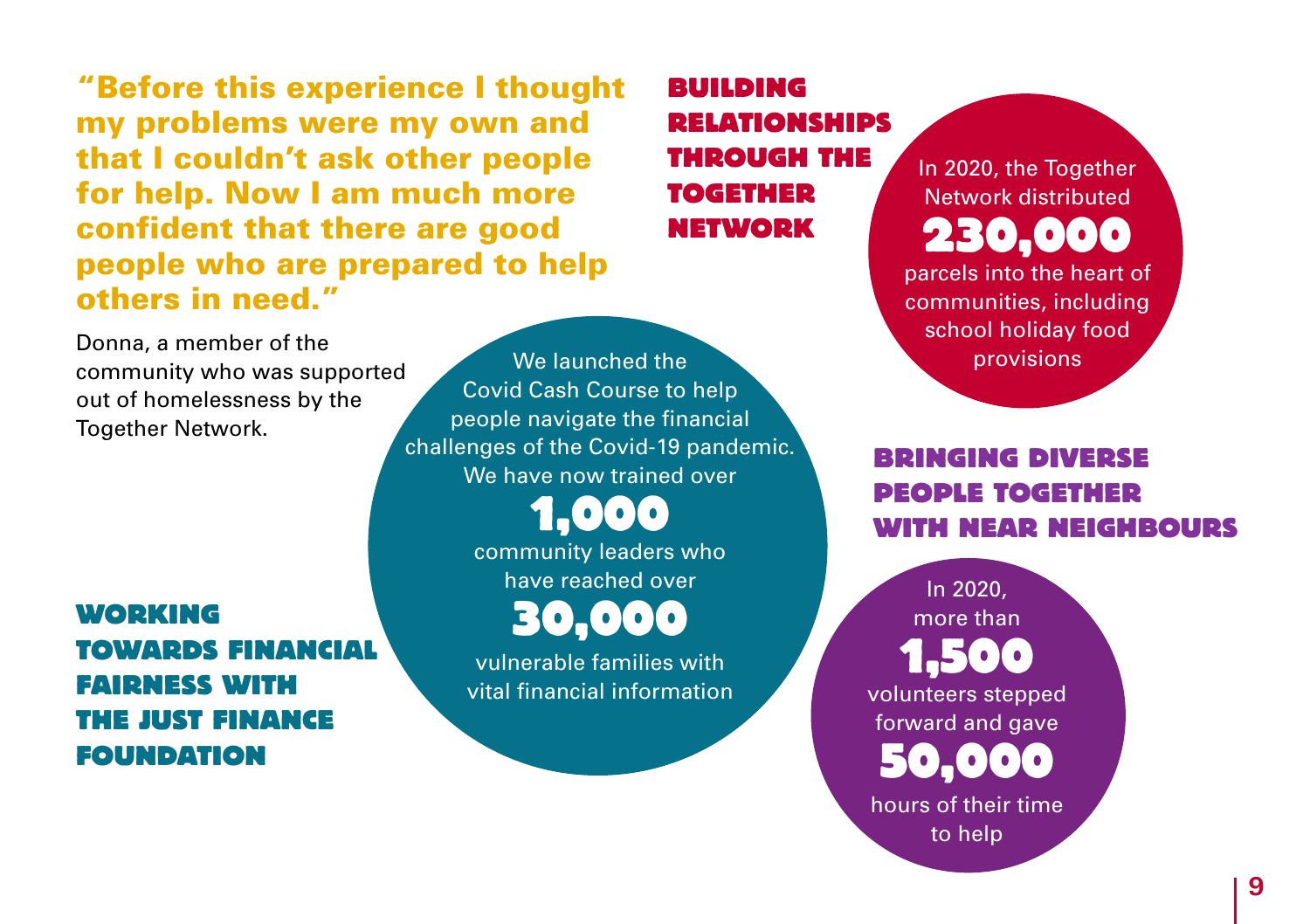# **SAFETY TIPS FOR YOU AND YOUR SPONSORS**

**TAKING PART IN A FUNDRAISING EVENT SHOULD BE SAFE AND ENJOYABLE. PLEASE READ THESE GUIDELINES CAREFULLY AND MAKE SURE YOU FOLLOW THEM.**

- Carry out a risk assessment – whether that is a venue or at home.
- $\bullet$  Check the insurance for the venue you have chosen and make sure it provides cover for your event.
- **Collecting money: You**

cannot collect money in a public space or street without a licence.

**Permits and Licences:** 

It's a good idea to check with your local council or authority if you need a special licence – especially if holding entertainment or selling/ providing alcohol.

- **Make sure you have** access to a phone in case of emergencies.
- Make sure you have a first aid kit available if there is a risk of injury with your chosen event.
- Follow food handling guidelines and take great care when supplying food. Remember to check for allergies!
- Only invite people you know to any video call on online chats. Don't issue an open invitation or give out personal information online.

#### Data protection matters.

If you are taking personal details, ensure this is done in a safe and secure way. Please ask us for help with this if you are unsure.

If under 18s are participating, please ensure they are appropriately supervised

at all time, especially if you are engaging online.

**Get consent:** if you are taking photos of your event to share with us or on your own social media, please make sure you gain written consent first. You can find a consent form in the Resources section of our website.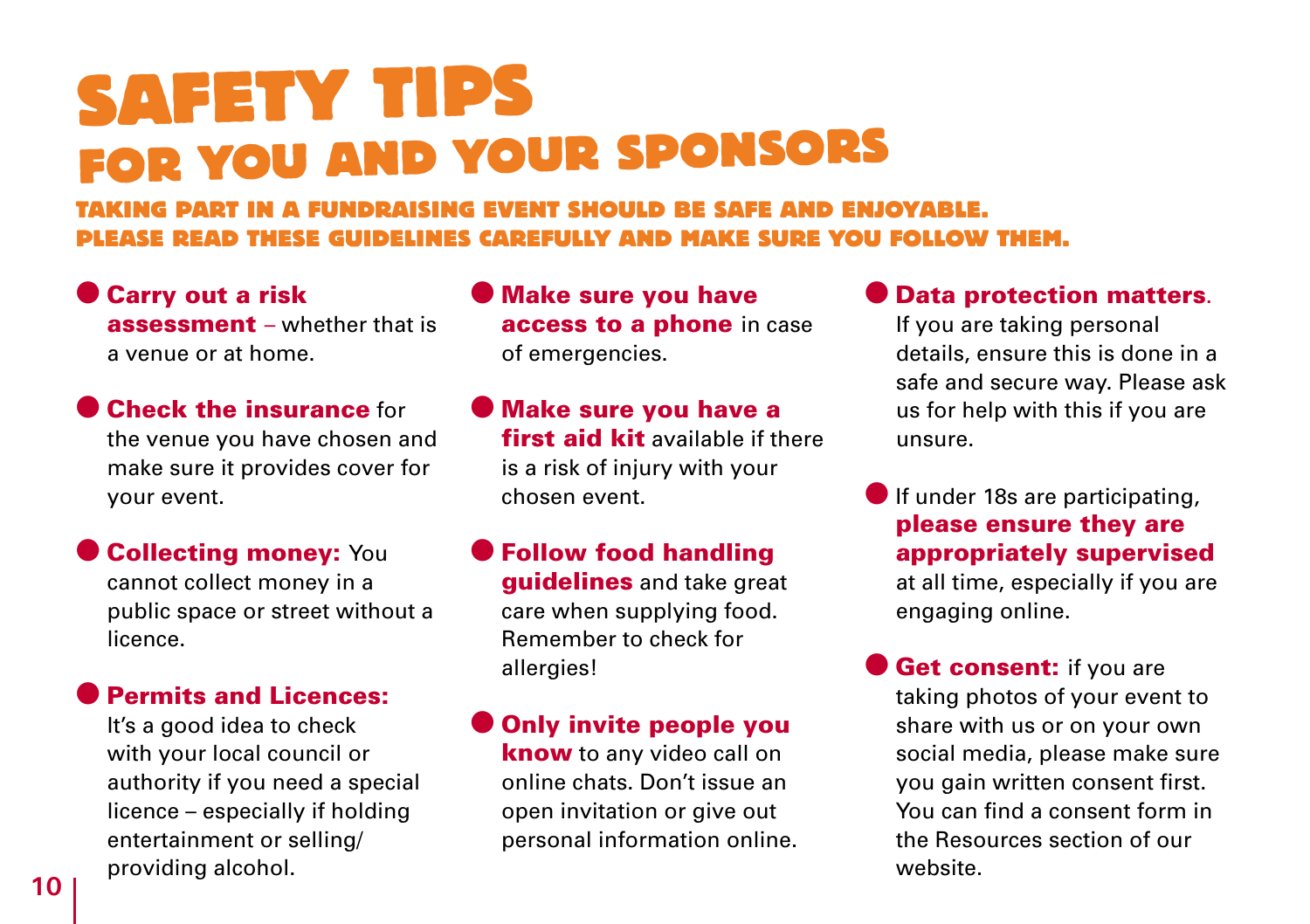# **SENDING US THE FUNDS FROM YOUR EVENT**

**YOU'VE COMPLETED YOUR EVENT – WELL DONE!! WE HOPE THAT YOU HAD FUN WHILE TAKING PART. NOW ALL YOUR HARD WORK IS DONE, YOU WILL NEED TO SEND YOUR MONEY TO CHURCH URBAN FUND.**

### You can send your money in the way that suits you best:

### **1** Just Giving?

If you have raised money on Just Giving you do not need to do anything more they will send the money directly to us.

### **2** Write a cheque

You can write a cheque made payable to Church Urban Fund and send it with a note to:

Fundraising Team Church Urban Fund The Foundry 17 Oval Way London, SE11 5RR

#### **3** Call us on the phone You can call us on: 0203 752 5655

and make a payment using a credit card or debit card.

### **4** Make a direct bank transfer

You can make a direct bank transfer to Church Urban Fund. Please call our friendly team on:

#### 0203 752 5655

to request the bank details. When you have made the transfer, please email

#### [hello@cuf.org.uk](mailto:hello@cuf.org.uk)

to confirm that the money has been paid in and what it is for.